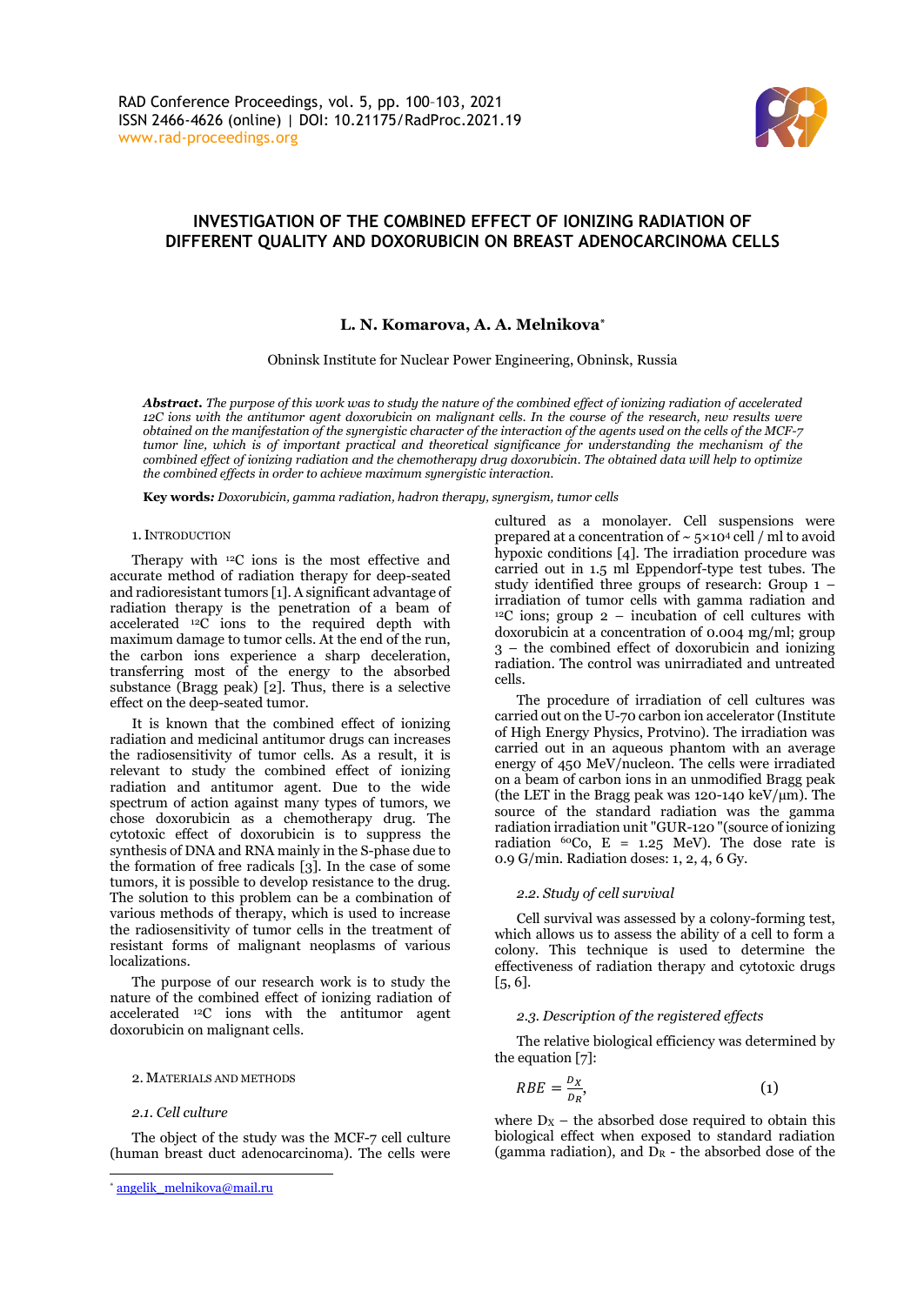studied ionizing radiation necessary to obtain the same biological effect.

It is known that the sequential interaction of two agents can be synergistic or antagonistic in nature [8]. The recorded synergistic effect of the combined action of 12C ions and doxorubicin will reduce the doses of radiation and chemotherapy, thereby reducing the manifestations of side effects. The probability of a registered effect under an independent action, in accordance with the known position of probability theory, is determined by the product of the probabilities of effects induced by each agent separately. For cell survival, we have [8-10 ]:

$$
S = S_1 \times S_2,\tag{2}
$$

where S is the probability of cell survival after combined exposure, and  $S_1$  and  $S_2$  are the probabilities of survival after the action of each of the agents used separately.

The synergistic enhancement coefficient (synergism coefficient) is determined by the ratio of the doses obtained as a result of determining the theoretically expected cell survival with an independent addition of the effects of both agents (D1) to the corresponding survival estimated by the experimental survival curve obtained after the combined action (D2) [8-10]:

$$
k = \frac{D_2}{D_1},\tag{3}
$$

The coefficient of synergistic enhancement is determined by the ratio of the theoretically expected survival of a cell culture with an independent addition of the effects of both agents to the corresponding survival estimated from experimental data obtained after the combined action.

Statistical processing. To conduct a statistical analysis of the results of each experiment, data from three repetitions were used. Statistical data processing was carried out using the nonparametric Mann-Whitney criterion, reflecting the reliability of differences between the control and analyzed groups, at a significance level of p<0.05.

#### *2.4. Statistical processing*

Data for three repeats were used for the statistical analysis of the results from each experiment. The results were processed statistically and the parameters of the dose-effect curves were determined using standard methods implemented in the Miсrosoft Exсel tools using the nonparametric Mann-Whitney rank order test for the significance level  $a = 5\%$ . Differences with р < 0.05 were considered statistically significant.

#### 3. RESULTS

At the initial stage of the study, a comparative assessment of the survival of cells after the action of ionizing radiation of different quality on them was carried out. Figure 1 shows a graph of the dependence of the survival rate of MCF-7 tumor cells on the radiation dose. Curve 1 in all the figures shows the effect of gamma radiation, curve 2-the effect of hadron radiation <sup>12</sup>C.

The figure shows that under the action of ion radiation, the survival rate of tumor cells is lower than under the action of rare ionizing radiation. The index of the RBE of ion radiation of  $^{12}$ C for the MCF-7 cell line according to the equation (1) was  $1.7 \pm 0.1$ .



Figure 1. The dependence of the survival rate of MCF-7 cells on the dose of ionizing radiation ( $*$ - a significant difference from the control at  $p < 0.05$ )

Previously, we obtained data in the study [11, 12], where cell survival is 7% under the combined action of dense ionizing radiation (carbon ions 12C, energy 450 MeV / nucleon) at a maximum dose of 4 Gy and doxorubicin.

Similarly to the previous experiment, we conducted studies of the regularity of the combined effect of rare ionizing radiation with doxorubicin.

Figure 2 shows the survival curves of malignant cells depending on the dose after the analysis for clonogenic activity. Curve 1 (Fig.1) is the curve of the dependence of cell survival after the action of ionizing radiation alone  $(^{60}Co, Ecp = 1.25$  MeV), the effect of doxorubicin alone is shown by point 2, curve 3 is the theoretical curve expected with an independent addition of the effects of ionizing radiation and the drug doxorubicin, curve 4 is the survival of cells after the combined action.



MCF-7 cells on the dose after irradiation (\*- a significant difference from the control at  $p < 0.05$ )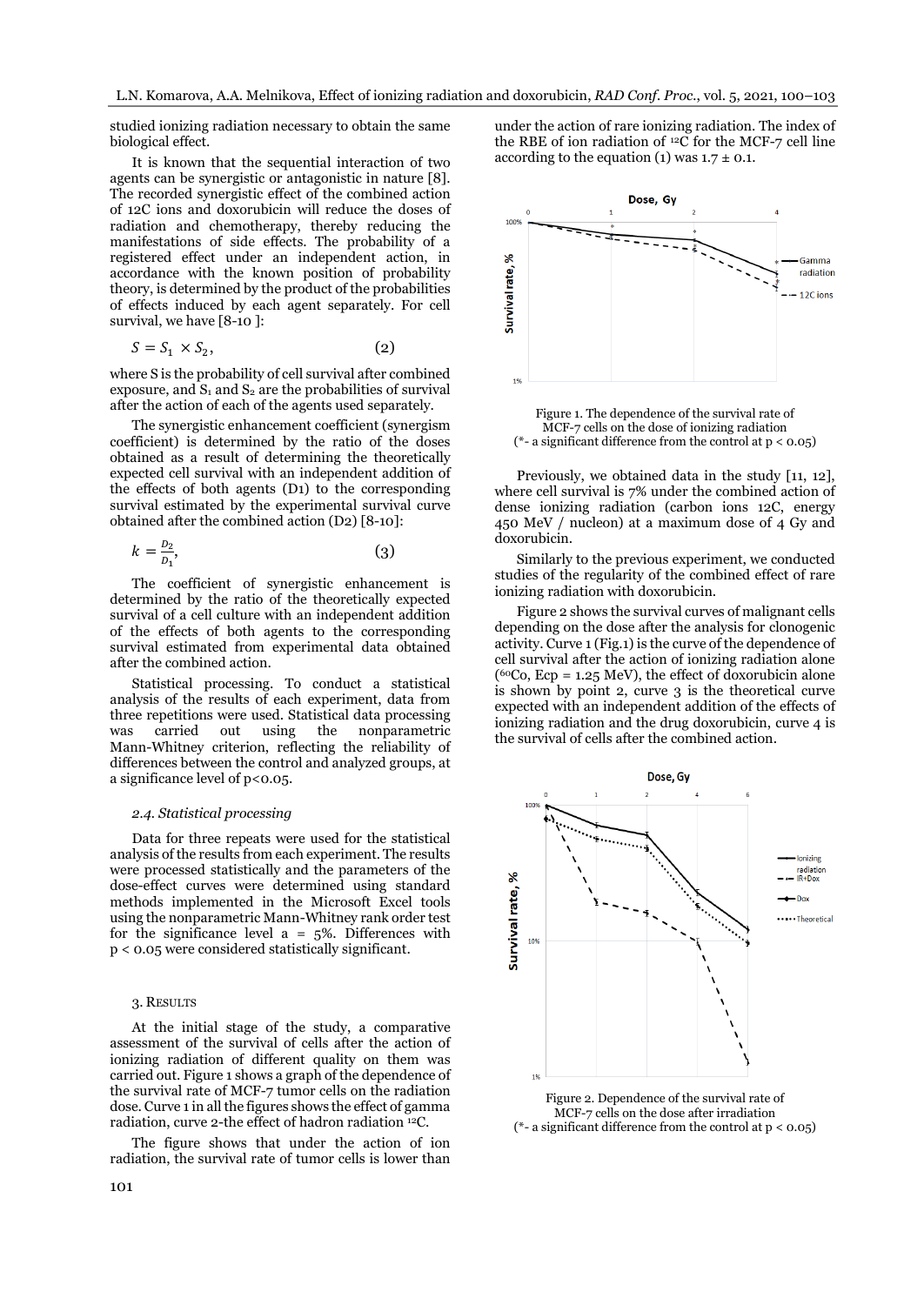In this case, the interaction of the two agents is synergistic. In the case of the results obtained, at the initial stage (immediately after irradiation), the interaction of rare ionizing radiation and the drug makes the greatest contribution to the formation of damage not by the combined action of these factors, but by the action of doxorubicin. Since the formation of damage after exposure to radiation will be significantly less due to the short duration of simultaneous action of two agents.

Figure 3 shows the indicators of k (see Equation 3) corresponding to the 50% survival rate and higher, as well as the level observed with a survival rate of less than 50%.

Taking into account the results obtained when constructing the survival curves in Figure 2, the dependence of the synergistic gain coefficient on the dose was calculated (see Figure 3).



Figure 3. The dependence of the synergistic gain coefficient on the dose

Our results show that the synergistic effect manifests itself with an increase in the dose of rare ionizing radiation. The maximum synergistic effect is observed at a dose of 6 Gy and is equal to 10. According to the mathematical model of synergy, the maximum interaction is achieved when the sub-damages that form each of the studied factors (ionizing radiation and doxorubicin) are equal.

#### 4. CONCLUSION

As part of the experimental work, some regularities of the synergistic interaction of dense and rare ionizing radiation with doxorubicin on human tumor cell cultures were revealed. The relative biological effectiveness of the action of 12C ions with a single irradiation on tumor cells of the MCF-7 line was established, the OBE values were 1.7. With the combined action of 12C ions and doxorubicin, a synergistic interaction of two factors is observed. A long doubling time, low cell survival indicates irreversible damage, which the cell cannot eliminate.

## **REFERENCES**

1. С. И. Ткачев, М. И. Нечушкин, Т. В. Юрьева, "Современные возможности лучевой терапии<br>злокачественных опухолей," *Вестник РАМН*, злокачественных опухолей," но. 12, cтр. 34–40, 2011.

(S. I. Tkachev, M. I. Nechushkin, T. V. Yuryeva, "Modern possibilities of radiation therapy of malignant tumors, *Bull. of the Russian Academy of Medical Sciences*, no. 12, pp. 34-40, 2011.)

- 2. Д. В. Лосев, М. Ф. Ломанов, А. П. Черняев, "Аналитический расчет модифицированной кривой Брэгга," *Препринт НИИЯФ МГУ*, но. 16, 2003. (D. V. Losev, M. F. Lomanov, A. P. Chernyaev, "Analytical calculation of the modified Bragg curve, *Preprint of the Moscow State University Research Institute of Nuclear Physics*, no. 16, 2003.)
- 3. Н. И. Переводчиковой, *Руководство по химиотерапии опухолевых заболеваний*, Москва: Практическая Медицина, 2011. (N. I. Perevodchikova, *Guide to chemotherapy of tumor*
- *diseases*, Moscow: Practical Medicine, 2011.) 4. F. J. Rini, E. J. Hall, S. A. Marino, "The oxygen enhancement ratio as a function of neutron energy with mammalian cells in culture," *Radiat. Res.*, vol. 78, no. 1, pp. 25-37, 1979.

<https://doi.org/10.2307/3575004>

- 5. D. A. Kasatov et al., "Radiation at absorption of 2 MeV of protons in various materials," *Nuclear Physics*, vol. 78, no. 11, pp. 963-969, 2015.
- 6. L. A. Mostovich et al., "Influence the epithermal neutrons on viability of tumor cells of glioblastoma of in vitro," *Bull. Exper. Biology and Medicine*, vol. 151, no. 2, pp. 229-235, 2011.
- 7. С. П. Ярмоненко, А. А. Вайнсон, *Радиобиология человека и животных*, Москва: Высшая школа, 2004.

(S. P. Yarmonenko, A. A. Vainson, *Radiobiology of Humans and Animals*, Moscow: *Vysshaya shkola*, 2004.)

- 8. В. Г. Петин, Г. П. Жураковская, Л. Н. Комарова, *Радиобиологические основы синергетических взаимодействий в биосфере*, Москва: ГЕОС, 2012. (V. G. Petin, G. P. Zhurakovskaya, L. N. Komarova, Radiobiological bases of synergistic interactions in the biosphere, Moscow: GEOS, 2012.)
- 9. Г. П. Жураковская, В. Г. Петин, "Принципы математического моделирования комбинированных воздействий в биологии и медицине (обзор литературы)," *Радиация и Риск*, т. 24, но. 1, стр. 61-73, 2015.

(G. P. Zhurakovskaya, V. G. Petin "Principles of mathematical modeling of combined effects in biology and medicine (literature review)," *Radiation and Risk*, vol. 24, no. 1, pp. 61-73, 2015.)

- 10. С. В. Белкина, Л. Н. Комарова, Р. О. Крицкий, "Прогнозирование синергических эффектов ионизирующего излучения и других повреждающих факторов на клетки млекопитающих и растения)," *Радиация и риск*, т. 15, но. 3-4, стр. 120-132, 2006. (S. V. Belkina, L. N. Komarova, R. O. Kritsky, "Prediction of synergistic effects of ionizing radiation and other damaging factors on mammalian and plant cells)," *Radiation and Risk*, vol. 15, no. 3-4, pp. 120-132, 2006.)
- 11. Л. Н. Комарова, А. А. Мельникова, Д. А. Балдов, "Исследование комбинированного ионизирующего излучения и доксорубицина на клетках аденокарциномы молочной железы человека MCF-7," *Научные междисциплинарные исследования*. *Материалы XIII Международной научно-практической конференции*, "КДУ", "Добросвет", стр. 14-22, 2021.

(L. N. Komarova, A. A. Melnikova, D. A. Baldov, "Study of the combined effect of ionizing radiation and doxorubicin on human breast adenocarcinoma cells MCF-7," in *Scientific interdisciplinary research. Materials of the XIII International Scientific and Practical Conference*, "KDU", "Dobrosvet", pp. 14-22, 2021.)

[https://doi.org/10.31453/kdu.ru.978-5-7913-1172-6-](https://doi.org/10.31453/kdu.ru.978-5-7913-1172-6-2021-14-21) [2021-14-21](https://doi.org/10.31453/kdu.ru.978-5-7913-1172-6-2021-14-21)